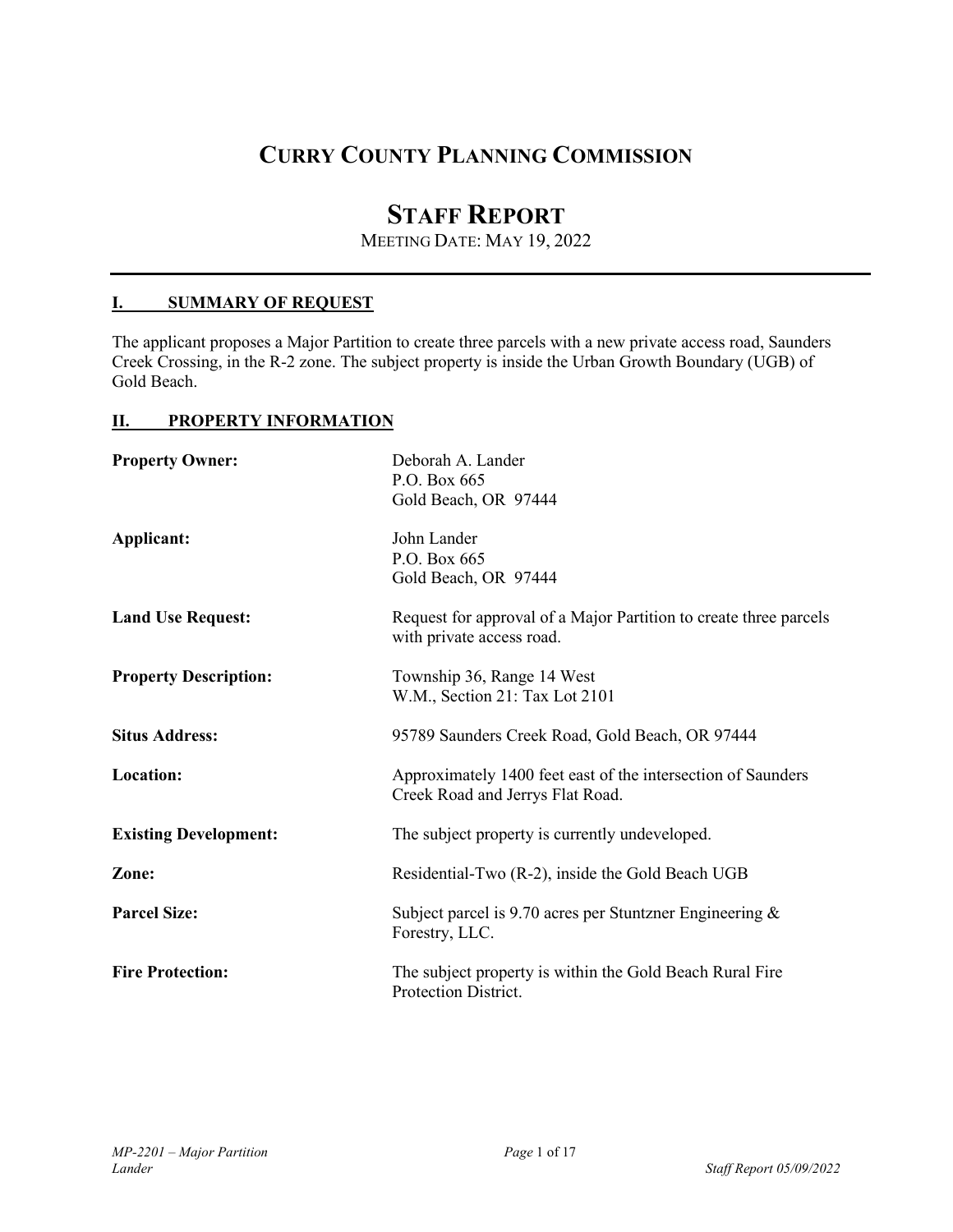## **III. APPLICABLE CRITERIA**

To approve this application, the Planning Commission must determine that it is in conformance with the following sections of the Curry County Zoning Ordinance (CCZO) and the Curry County Land Division Ordinance (CCLDO):

## **Curry County Zoning Ordinance**

| Section 3.110 | Residential-Two Zone (R-2)               |
|---------------|------------------------------------------|
| Section 3.111 | Lot Size and Dwelling Density            |
| Section 3.252 | Development in Areas of Geologic Hazards |
| Section 4.050 | <b>Access Management</b>                 |

## **Curry County Land Division Ordinance**

| Article III | Subdivisions and Major Partitions      |
|-------------|----------------------------------------|
| Acricle VI  | Requirements for All Divisions of Land |

## **IV. NATURE OF THE REQUEST**

 The subject property consists of approximately 9.70 acres and is located on the north side of Saunders Creek Road. The applicant requests approval for a major partition with new private access road. The partition would create three discrete parcels. As proposed, Parcel 1 is 39,569 square feet, Parcel 2 is 16,650 square feet and Parcel 3 is 8.41 acres.

TL 2101 was originally a part of TL 2100 and was lawfully created by an approved partition (P-0506) in 2005 with a total acreage of 11.39 acres. There was an approved partition in 2017 (P-1703) creating two new parcels, TL 2102 and 2103, decreasing the acreage of TL 2101 to 10.55 acres. Additionally, a partition (P-2006) was approved in 2021, creating an additional two parcels, TL 2104 and TL 2105 further decreasing the acreage of TL 2101 to 9.70 acres.

## **V. FINDINGS OF CONFORMANCE WITH THE CCZO**

## **1. Section 3.110 – Residential-Two Zone (R-2)**

 Section 3.110 of the R-2 zone includes the following purpose and standards for the zoning of residential land included within the zoning designation:

*Purpose of Classification: The R-2 zone is designated to be applied to residential areas where a variety of types of single family dwellings are appropriate. This zone is intended to be applied only within urban growth boundaries identified by the Comprehensive Plan.* 

**FINDINGS**: The subject property is zoned R-2 and is within the Urban Growth Boundary of Gold Beach. The adjacent parcels are primarily developed with residential uses, with some larger parcels to the east zoned Forestry Grazing.

## **CONCLUSION**: This criterion is met.

## **2. Section 3.111 – Lot Size and Dwelling Density**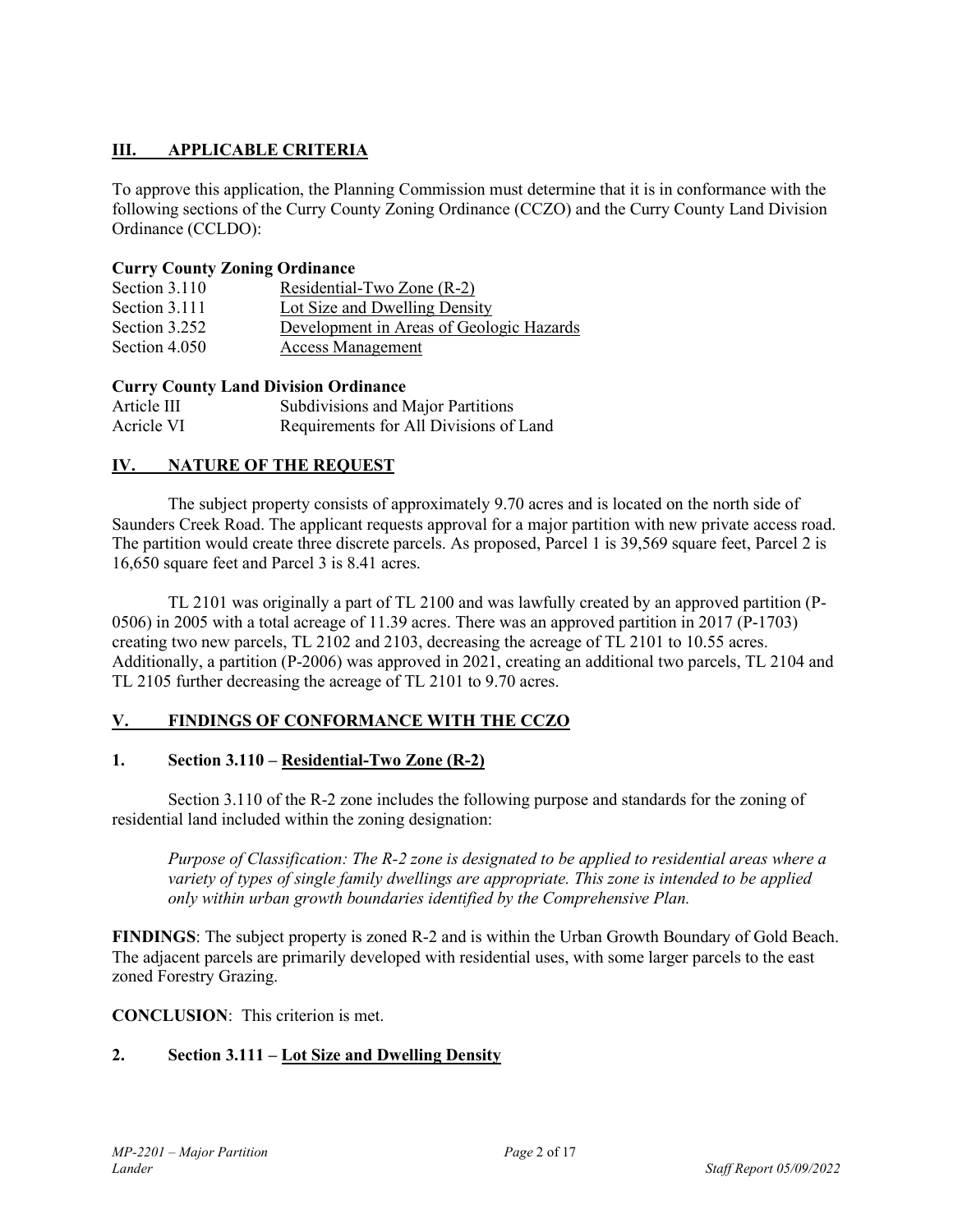Section 3.111 of the R-2 zone includes the following standards for residential land regarding lot size within the zoning designation:

*Except as provided in Sections 5.030 and 5.040 in an R-2 zone:* 

*1. Minimum lot size must be at least one acre or larger for proper sewage disposal in areas not served by a community water supply system or a community sewage system.* 

*2. In areas served by community water supply system or by community sewage system but not by both, lots may have a minimum area of 12,000 square feet.* 

*3. In areas which are served by both community water supply system and community sewage system, the minimum lot area may be 6,000 square feet.* 

*4. For a mobile home park served by community water supply and community sewage systems the minimum shall be 6,000 square feet or 3,000 square feet per mobile home space, whichever is greater.* 

*5. The minimum lot width shall be sixty (60) feet* 

**FINDINGS**: The proposed parcels are serviced by the City of Gold Beach Public Works for water supply. A service provider confirmation was provided with the application confirming availability of connection to the city water system. They are not serviced by a community sewage system and will require on-site septic systems. Site evaluations were included with the application for the proposed lots. As proposed, Parcel 1 is 39,569 square feet, Parcel 2 is 16,650 square feet and Parcel 3 is 366,339 square feet. All proposed lots meet the minimum size and width requirements.

**CONCLUSION**: This criterion is met.

## **3. Section 3.250. – Natural Hazard Overlay Zone (NH)**

*Purpose of Classification. The purpose of the NH zone is to provide for appropriate uses and protect people, lands and development in areas that have been identified in the Comprehensive Plan as being subject to various natural hazards and to apply review standards to all proposed development activity within the areas subject to geologic hazards. For the purposes of these provisions, areas subject to geologic hazards are known as "geologic hazard areas". Geologic hazard areas are shown on the Natural Hazard Inventory maps adopted into the Goal 7 Element of the Curry County Comprehensive Plan. The maps include the Oregon Department of Geology and Mining Industries Bulletin 90 Land Use Geology of Western Curry County, Oregon the DOGAMI maps known variously as the "Provisional Maps of Rapidly Moving Landslides" and the "Further Review Areas" maps. Geologic hazard areas may also be identified by site specific characteristics such as, but not limited to, earthflow and slump topography with moderately sloping terrain and irregularities of slope, drainage or soil distribution; steep slope mass movement areas subject to localized debris slides, debris flows, rock falls or rock slides, and other areas that may be identified by an engineer or geologist conducting the technical assessments required by the Curry County Zoning Ordinance.* 

 *Geologic Hazard Areas specifically include those areas, which, because of their relation to or location with respect to Geologic Hazard Areas, are in jeopardy of rapidly moving landslides.*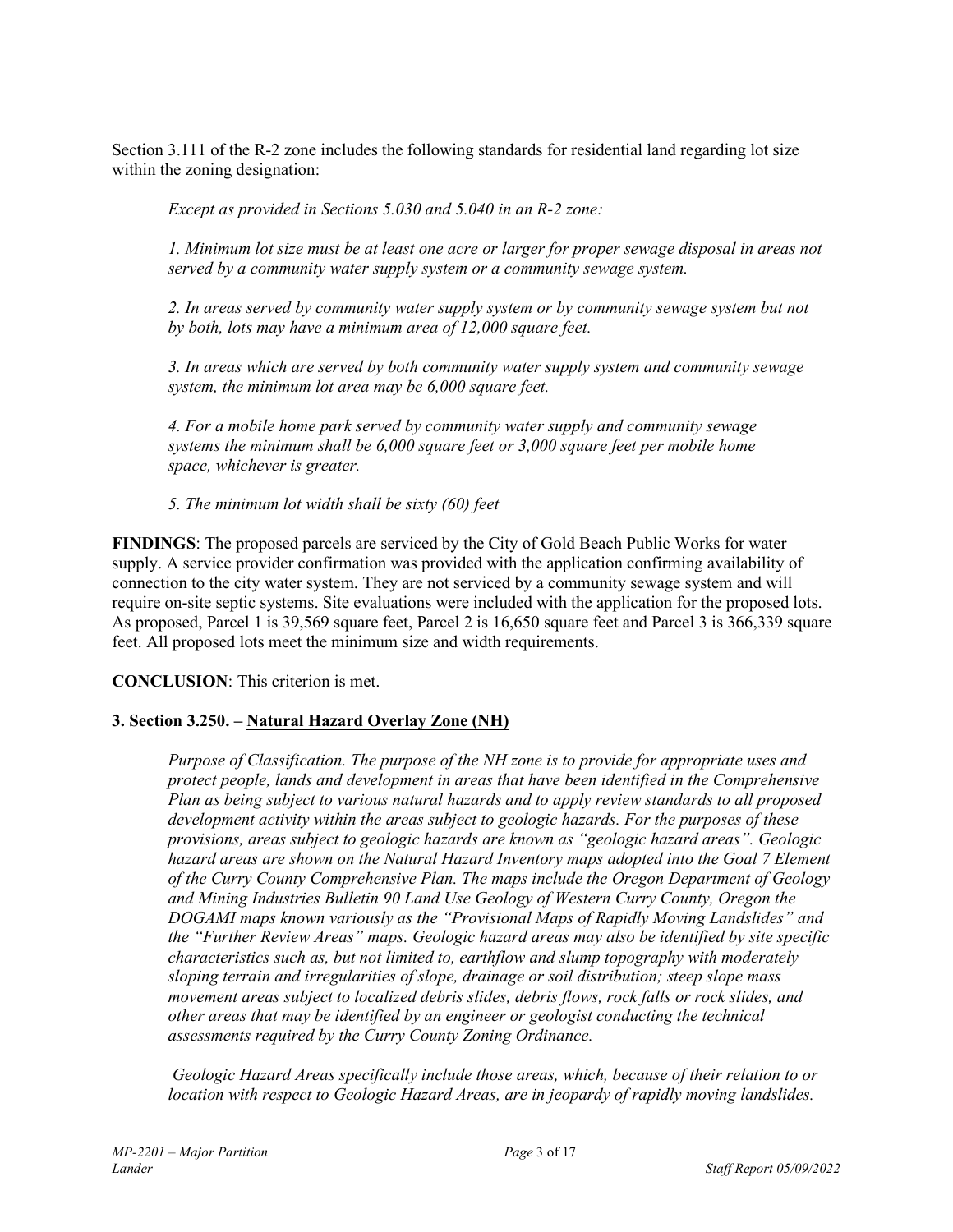**FINDINGS**: The proposed road (southeast corner of the parcel) is within the Rapidly Moving Slide natural hazard zone as identified in the adopted Curry County Comprehensive Plan. However, updated DOGAMI Landslide maps do not indicate there is a slide in this area. Therefore, the applicant was not required to submit a geologic hazards assessment.

**CONCLUSION:** This criterion is met.

## **4. Section 4.050 – Access Management**

 Section 4.050 of the CCZO includes the following purpose and standards for the access management of lands within Curry County:

- *1. Purpose. The purpose of this section of the ordinance is to manage access to land development in order to preserve the county transportation in terms of safety, capacity, and function. The provisions of this section shall apply to all property within Curry County. This section of the ordinance is intended to implement the access management policies set forth in the Curry County Transportation System Plan (TSP), and sets standards for the review of land division proposals. (Amended June 21, 2017, Ordinance 17-03)*
- *2. Definitions. (Added June 21, 2017, Ordinance 17-03)*

*a) Private Road. A private road is owned, controlled and maintained by the persons it serves, provides the principal means of access to abutting private properties and is not intended for use by the general public.* 

**FINDINGS:** The proposed road, Saunders Creek Crossing, meets the definition of a private road and as a condition of final approval, the applicant will provide a road maintenance agreement.

**CONCLUSION:** This criterion is met.

*d) Private Cul-de-sac or T-shaped Hammerhead or Loop. A private road terminated by a vehicle turnaround. A road over 150' in length must be terminated by a turnaround; turnaround alternatives are identified below in Exhibit A:*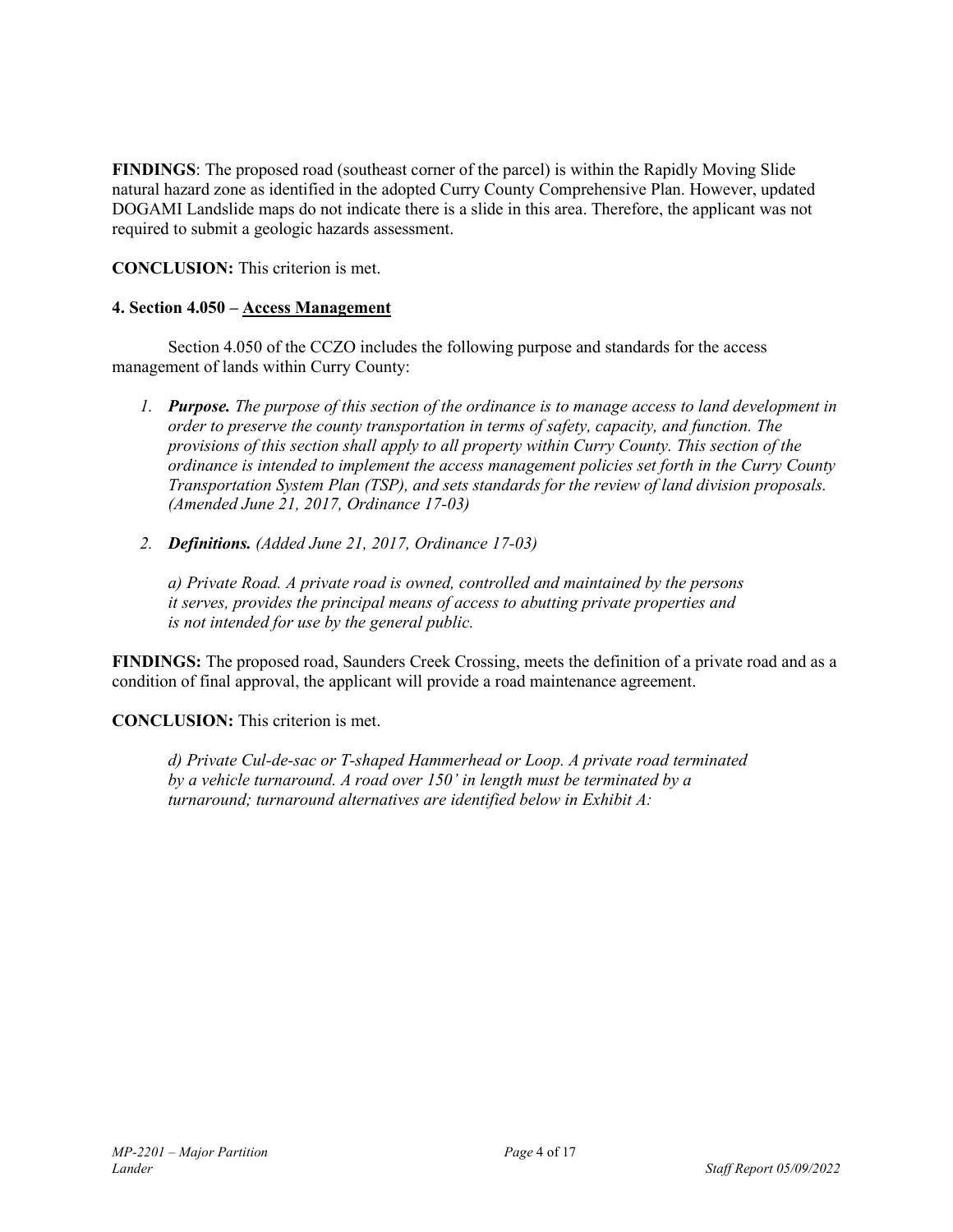

**FINDINGS:** The proposed road will have a "T" turnaround as shown on the preliminary plat.

**CONCLUSION:** This criterion is met.

*4. Frontage requirements. All lots in the RR, R-1, R-2, R-3, RCR, RRC, RC, C-1, C-2, I, RI, MA, and PF zones shall abut a county, public or private road as defined by the Curry County Code Article 3 - Roads for a distance of at least twenty-five (25) feet to provide adequate access for a private driveway, except flag lots which shall have a 20 foot minimum access. (Revised June 21, 2017, Ordinance 17-03)* 

**FINDINGS:** The three proposed parcels are zoned R-2 and meet the 25-foot frontage requirement.

**CONCLUSION:** This criterion is met.

*5. Functional classification of roads and road standards. Roadways within Curry County have been classified according to their function in moving vehicles and providing access to property. The functional class of all major public roads within the county is indicated in Table 12.2A of the Curry County Comprehensive Plan and in Appendix B of the Curry County Transportation System Plan.* 

*6. Minimum right-of way and roadway widths within urban growth boundaries. The minimum right-of-way and roadway widths for roads of various functional classes that are located within Curry County within the urban growth boundaries of the three incorporated cities, shall be as shown in Tables 6A – 6C. (Revised June 21, 2017, Ordinance 17-03)* 

> *Table 6B. URBAN STANDARDS FOR THE CITY OF GOLD BEACH URBAN GROWTH AREA (Revised June 21, 2017, Ordinance 17-03)*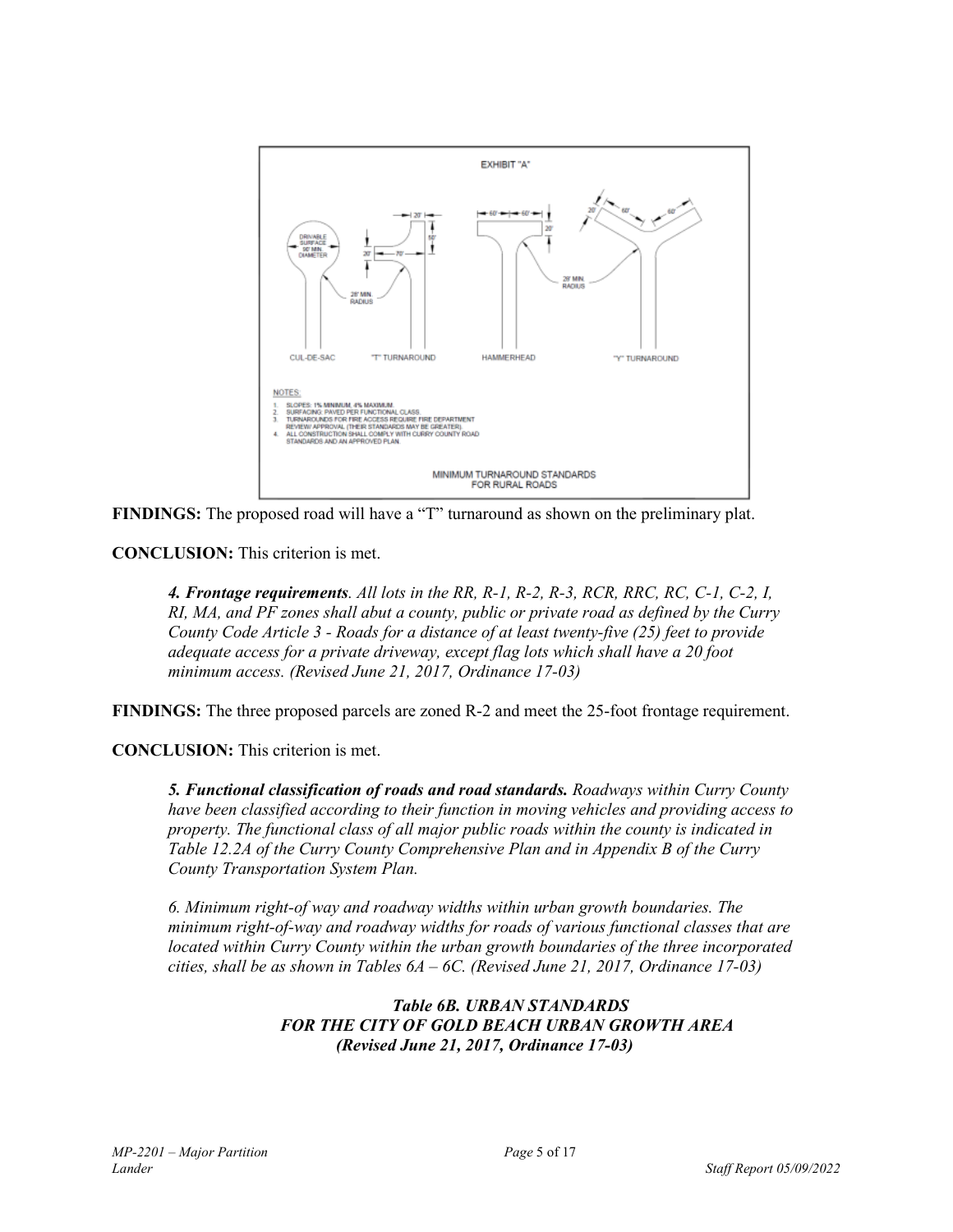| <b>Functional Class</b>                                                                             | <b>Minimum ROW</b> | Minimum<br><b>Roadway</b>  | <b>Sidewalk</b>           |  |  |  |
|-----------------------------------------------------------------------------------------------------|--------------------|----------------------------|---------------------------|--|--|--|
|                                                                                                     |                    | <b>Paved Surface Width</b> | Improvements <sup>*</sup> |  |  |  |
|                                                                                                     |                    | (feet)                     |                           |  |  |  |
| HWY 101**                                                                                           |                    |                            |                           |  |  |  |
| Section 1                                                                                           | 80                 | 70                         | 5 foot/both sides         |  |  |  |
| Section 2                                                                                           | 80                 | 56                         | 6 foot/both sides         |  |  |  |
| Section 3                                                                                           | 80                 | 64                         | 6 foot/both sides         |  |  |  |
| Section 4                                                                                           | 80                 | 48                         | 6 foot/both sides         |  |  |  |
| Section 5                                                                                           | 80                 | 34                         | 6 foot/both sides         |  |  |  |
| <b>Major Collector</b>                                                                              | 50                 | 36                         | 5 foot/both sides         |  |  |  |
| <b>Minor Collector</b>                                                                              | 50                 | 24                         | 5 foot/ one side          |  |  |  |
| <b>Hillside Streets</b>                                                                             | 50                 | 24                         | 2 foot gravel shoulders   |  |  |  |
| <b>Local Road/Street water</b>                                                                      | 50                 | 30                         | 4 foot/both sides or 6    |  |  |  |
| and sewer available                                                                                 |                    |                            | foot/one side             |  |  |  |
| Local Road/Street water                                                                             | 50                 | 24                         | 6 foot striped ped/bike   |  |  |  |
| and/or sewer not                                                                                    |                    |                            | path on one side          |  |  |  |
| available                                                                                           |                    |                            |                           |  |  |  |
| Commercial Industrial                                                                               | 60                 | 40                         | 5 foot/both sides         |  |  |  |
| Road                                                                                                |                    |                            |                           |  |  |  |
| Alley                                                                                               | 20                 | 20                         | None                      |  |  |  |
| Cul-de-sac                                                                                          | 60R                | 45R                        | 5 foot                    |  |  |  |
| ** Segments of US 101 are defined in the City of Gold Beach Transportation System Plan; ODOT is the |                    |                            |                           |  |  |  |
| authority for these areas.                                                                          |                    |                            |                           |  |  |  |

**FINDINGS:** The proposed private road meets the 50' ROW requirement but the applicant did not include any information regarding plans to pave the surface or create sidewalks. Saunders Creek Road is not a paved road and the County and the City of Gold Beach may be willing to waive these requirements.

**CONCLUSION:** Approval will be conditioned based on the County and City's determination regarding paving and sidewalk standards.This criterion can be met.

## *9. Minimum intersection spacing for roads of various functional classes shall be as noted in Table 9A:*

| <b>Table 9A</b><br>(revised June 21, 2017, Ordinance 17-03)                             |                            |            |                                        |           |  |  |
|-----------------------------------------------------------------------------------------|----------------------------|------------|----------------------------------------|-----------|--|--|
| <b>Functional Class</b><br><b>Intersection Type</b>                                     | <b>Public Road</b><br>Type | Spacing*   | <b>Private Driveway</b><br><b>Type</b> | Spacing** |  |  |
| <b>Arterial Road/Hwy</b>                                                                | At-grade                   | $1/4$ mile | $L/R$ turns                            | 500 ft.   |  |  |
| <b>Collector Road</b>                                                                   | At-grade                   | 250 ft.    | $L/R$ turns                            | 100 ft.   |  |  |
| <b>Local Road</b>                                                                       | At-grade                   | 250 ft.    | $L/R$ turns                            | each lot  |  |  |
| Alley                                                                                   | At-grade                   | 250 ft.    | $L/R$ turns                            | each lot  |  |  |
| * Between roads<br>**Between driveways & intersections (measured from center to center) |                            |            |                                        |           |  |  |

**FINDING:** The local road spacing requirement is 250 feet. As proposed, Saunders Creek Crossing is more than 250 feet from Saunders Creek Road.

**CONCLUSION:** This criterion is met.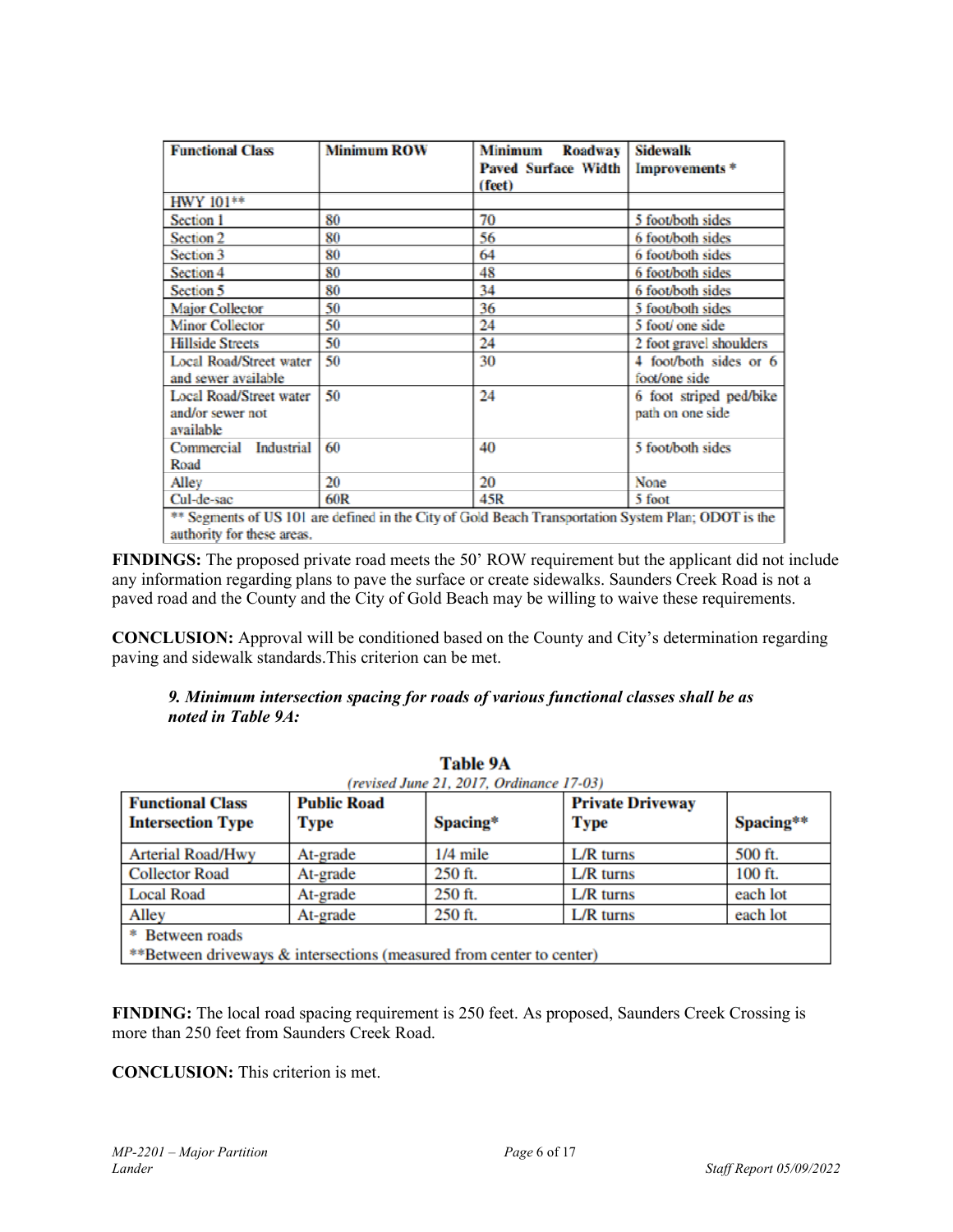#### *10. Additional criteria and standards – Land Divisions.*

*b) A statement in writing must be obtained from the County Roadmaster, and submitted with the application, that the new road(s) as designed is consistent with the requirements for road construction as found in Article III of the Curry County Code, specifically the following sections of the Code:* 

*(1) SECTION 3.01.030: (Revised June 21, 2017, Ordinance 17-03)* 

*(2) SECTION 3.01.050 CONSTRUCTION SPECIFICATIONS OF COUNTY ROADS (i) GRADES (ii) ROAD STANDARDS CHART (iii) DRIVEWAYS (iv) HORIZONTAL CURVATURE (v) VERTICL CURVATURE* 

*(3) SECTION 3.01.090 ROADWAY MATERIAL STANDARD SPECIFICATIONS* 

*(4) SECTION 3.01.100 GRADUATION CHARTS* 

*(5) SECTION 3.01.140 PUBLIC ROAD STANDARDS* 

*(6) Exhibits A, B & C at the end of Curry County Road Standards. (Revised June 21, 2017, Ordinance 17-03)* 

*The statement shall also include an assessment of whether or not the access route proposed to the boundary of the subject property meets these requirements.* 

**FINDINGS:** The County will require an engineered drawing for the road that shall be approved by the County Road Master.

**CONCLUSION:** As conditioned, this criterion will be met.

*d) A written statement is required to be submitted with the Land Division application from the Chief of the Rural Fire Protection District of the area in which the road (s) is/are located verifying that the District's large firefighting equipment can safely negotiate the road and serve all new parcels or lots. The statement shall also include an assessment of whether or not the access route proposed to each boundary of the subject property. (Revised June 21, 2017, Ordinance 17-03)* 

**FINDINGS:** The applicant will be required to have the engineered road design to be verified by the Gold Beach Rural Fire Protection District Chief to ensure proper access and turn-around for fire fighting equipment. Approval will be conditioned upon written statement from the Chief.

**CONCLUSION:** As conditioned, this criterion is met.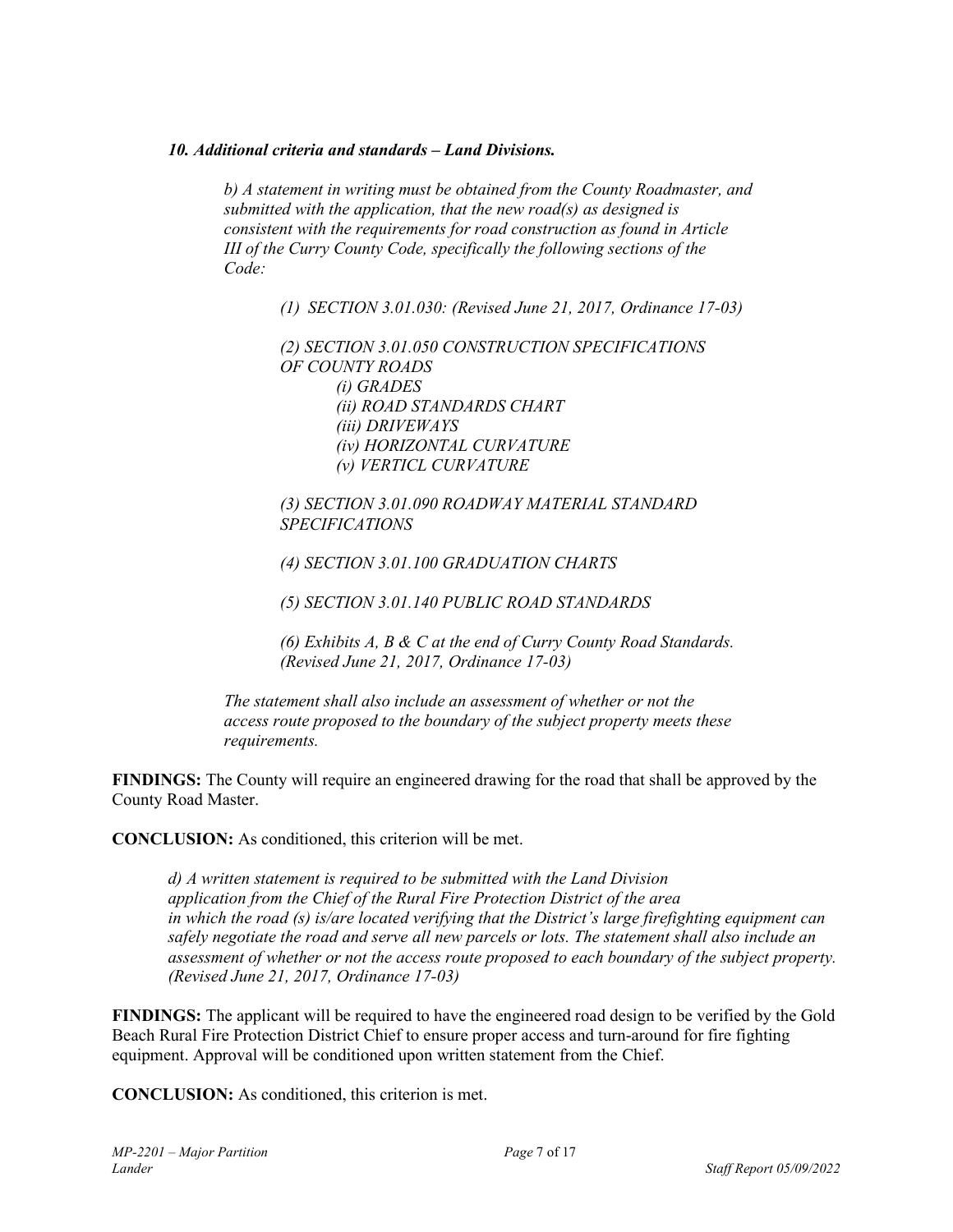*e) Access to a property being divided must be deemed adequate, according to the standards set forth below, by the decision maker. The access route is the proposed route from an intersection with a County Road, or, State or Federal Highway, to the boundary of the property proposed for division. Findings addressing the adequacy of the access must take into account the total traffic load on the access route, including that added from full buildout of the subject property, and must address the entire access route. A determination of "adequate" shall be made based on the following factors:* 

> *(1) If a Traffic Impact Study (TIS) is required for the proposed development, and reveals that mitigation measures are necessary, the mitigation measures proposed must be approved by the county and constructed by the applicant prior to final plat or plan approval.*

*(2) The written statements from the Road Department and the appropriate Rural Fire Protection District must indicate that the access route is "adequate" according to the standards for those entities as set forth in A through C above.* 

*(3) If the land division is proposed within an Urban Growth Area, the City must agree that the access route is "adequate" according to A through C above. If A through C are deemed not met by the City, but are deemed met by the decision maker, Roadmaster and Fire Protection Authority, the City may present other findings; however, those findings must be overwhelming and compelling in order to negate the determination of adequacy of the other authorities as set forth in this section.* 

**FINDINGS:** Approval of the partition will be conditioned upon receipt of an engineered road design to be verified by the City of Gold Beach, the Gold Beach Rural Fire Protection District Chief, and the Curry County Planning Director.

**CONCLUSION:** As conditioned, this criterion is met.

*f) All roads utilized for access to new parcels or lots, whether existing or proposed, shall be platted roads within the boundaries of the property being divided; easements may not be used for access within the boundaries of the property being divided.* 

**FINDINGS:** The proposed road is located within the existing parcel's boundaries and will not require any easements.

**CONCLUSION:** This criterion is met.

*g) Areas utilized for roads and easements shall be allowed to be included as part of the total lot area; however, within the Brookings Urban Growth*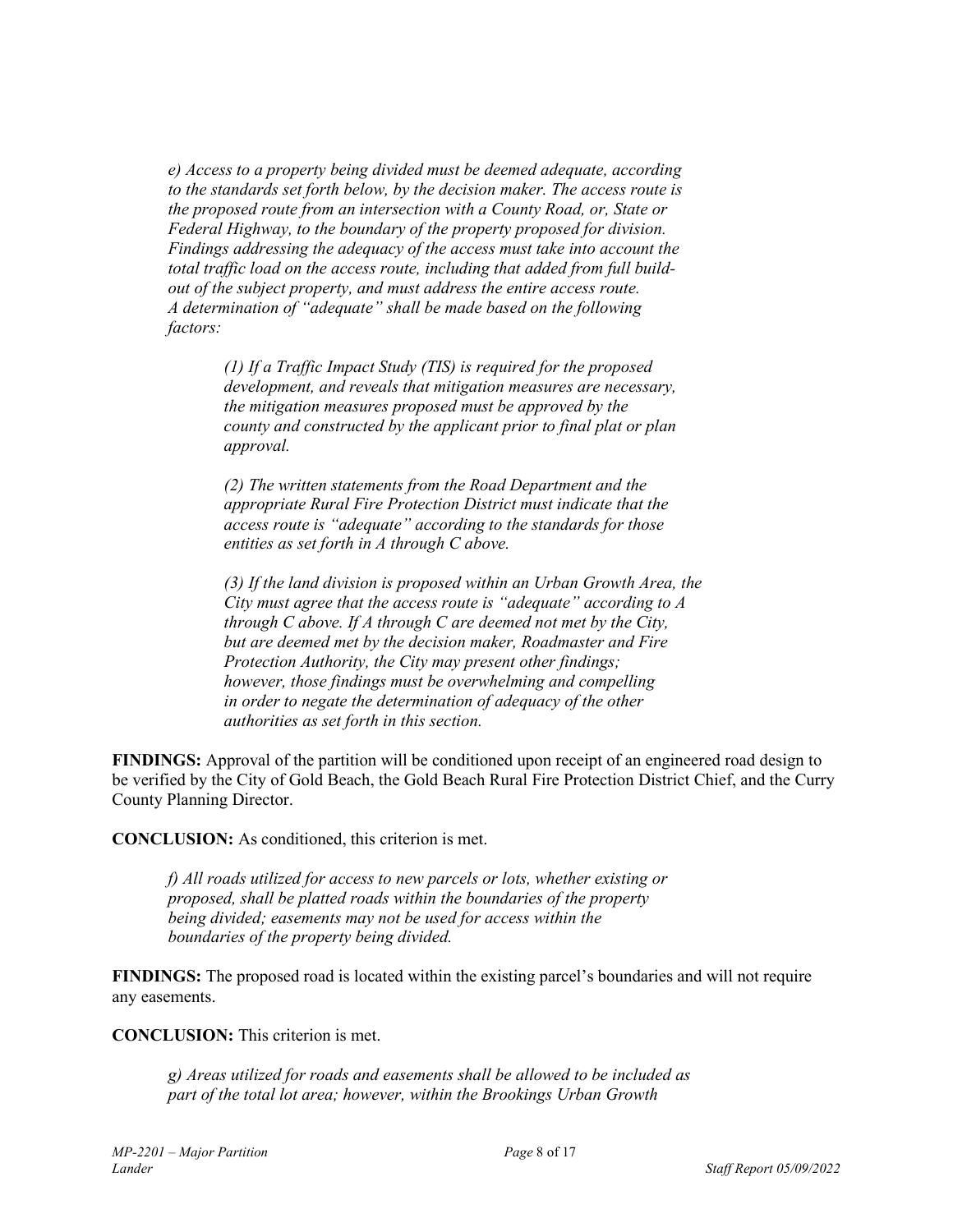*Area, the area of any lot or parcel outside road right-of-ways and access easements shall not be reduced below 6000 square feet in size.* 

**FINDINGS:** The proposed road is not included in parcel size and is not within the Brookings UGB.

**CONCLUSION:** This criterion is met.

*h) Zoning Ordinance Article 4 Supplementary Provisions and Article 3 Use Zones include required setbacks from property lines, easements, roads and streets, etc., and limitations on buildable area due to natural hazards, and are applicable. (Revised June 21, 2017, Ordinance 17-03)* 

**FINDINGS:** All required setbacks from property lines, easements, roads, streets, etc. will apply to any future development of the proposed parcels.

**CONCLUSION:** This criterion is met.

*j) The disclosure statement for the land division must include a statement that the County is not responsible for the construction or maintenance of any roads not accepted into the County Road system.* 

**FINDINGS:** Final approval will be conditioned upon the disclosure statement including a statement that the County is not responsible for the maintenance or construction of the proposed road.

**CONCLUSION:** As conditioned, this criterion is met.

*k) A road maintenance agreement must be approved by the decision maker and recorded in conjunction with the final plat for any roads not accepted into the County Road system.* 

**FINDINGS***:* Approval of the partition will be conditioned on a road maintenance agreement approved by the Planning Director and recorded in conjunction with the final plat for the proposed road.

**CONCLUSION**: As conditioned, this criterion is met.

*l) Prior to Final Plat approval, the applicant shall provide the County Community Development Department/Planning Division, in a format specified by the County, "as-built" engineering/construction grade documents for all road, driveway and bridge development, including but not limited to, grading, transportation facilities and utilities. (Revised June 21, 2017, Ordinance 17-03)* 

**FINDINGS:** Approval of the partition will be conditioned on an "as-built" provided to and reviewed by the Planning Director.

**CONCLUSION:** As conditioned, this criterion is met.

*m) Prior to Final Plat approval, the applicant shall obtain a statement from a Registered Professional Engineer that the roads have been constructed as preliminarily approved by the County. (Added June 21, 2017, Ordinance*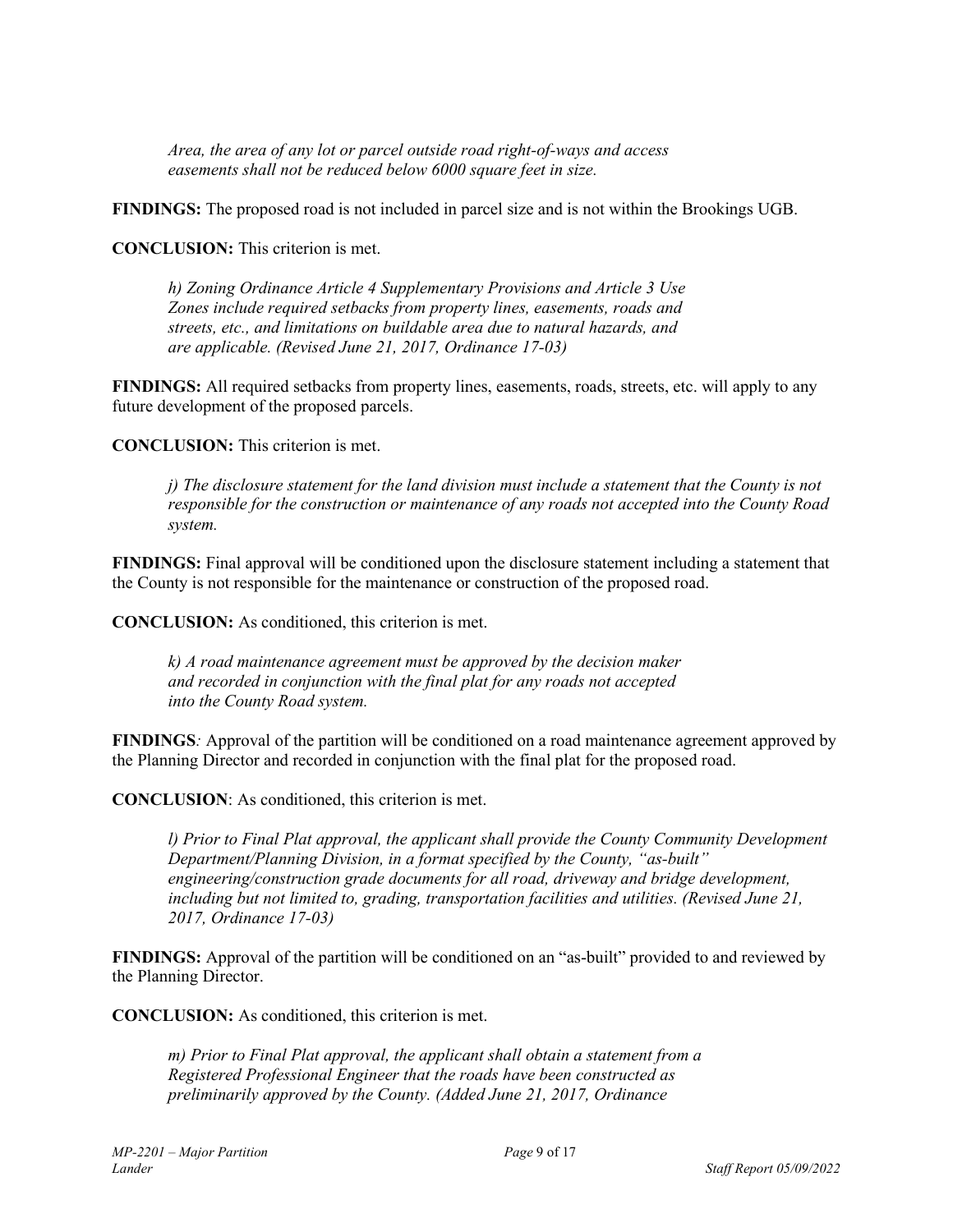*17-03)* 

**FINDINGS:** As a condition of final approval, the applicant shall submit a statement from a Registered Professional Engineer that the proposed road has been constructed as preliminarily approved by the County.

**CONCLUSION:** As conditioned, this criterion is met.

*n) Signage. Upon completion of construction of a private roads in a subdivision, the applicant shall provide and install standard road name signs for each road, said signs having a retro-reflectorized green background with retro-reflectorized white letters as specified in the Manual on Uniform Traffic Control Devices. The Building Division shall not issue a certificate of occupancy for any new dwelling along private roads of the subdivision until standard road signs as specified in this section are installed. (Added June 21, 2017, Ordinance 17-03)* 

**FINDINGS:** Upon completion of the proposed road, the applicant shall install road name signs which meet the above criteria.

**CONCLUSION:** The Building Division will not issue any certificate of occupancy for any new dwelling on the proposed road until standard road signs are installed. This criterion is met.

## **IV. FINDINGS OF CONFORMANCE WITH THE CCLDO**

## **Article III. Subdivisions & Major Partitions**

## *1. Section 3.0110. General Requirements***.**

*1) Before a plat of any subdivision or the map of any major partition may be made and recorded, the person proposing the subdivision or the major partition or his authorized agent or representative shall make an application in writing to the Planning Commission for approval of such proposed subdivision or major partition. Each application shall be accompanied by eight (8) copies of the preliminary plan including plats and maps showing the general design. The filing fee shall be paid at this time. No plat or map will be considered for final approval until the preliminary plan has been approved.* 

*2) The application shall be filed with the County Planning Director.* 

*3) Approval of the preliminary plan shall not constitute final acceptance of the plat of the proposed subdivision or the map of the proposed major partition for recording; however, approval of such preliminary plan shall be binding for the purposes of the preparation of the plat or map and only such changes in the plat or map may be required as are necessary for compliance with the terms of its approval of the preliminary plan for the proposed major partition or the proposed subdivision..* 

**FINDINGS**: The completed application along with the filing fee was submitted to the Curry County Planning Department on March 16, 2022.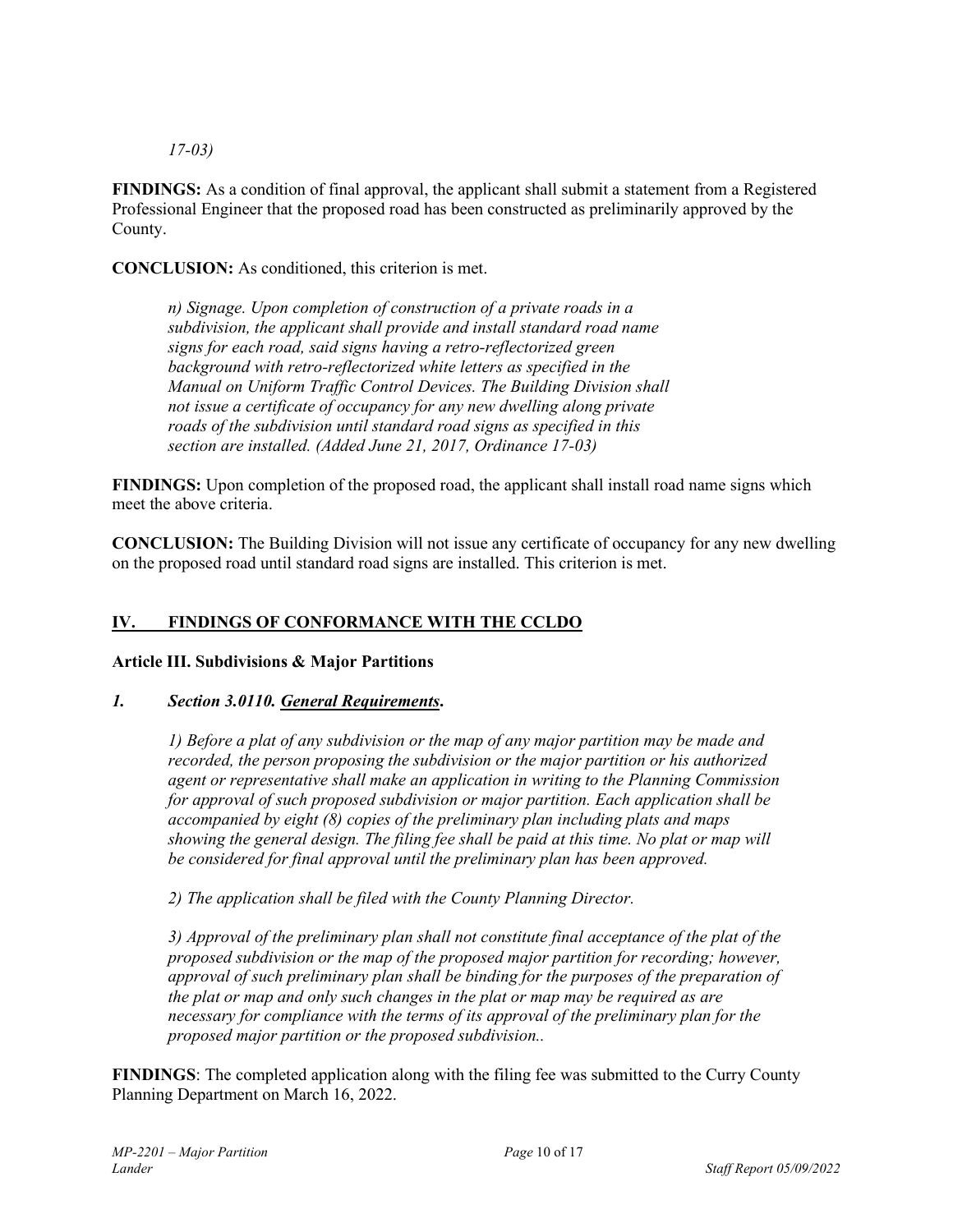## **CONCLUSION:** This criterion is met.

## *2. Section 3.0210***.** *Standards and Procedures for Submission of Preliminary Plats and Plans*

*1) The preliminary plat shall be of a scale of one inch to twenty, fifty or one hundred feet and shall contain the following:* 

*a) The proposed name of the subdivision.* 

*b) North point, scale and date of application.* 

*c) Names and addresses of the subdivider and of the engineer or surveyor and the land planner or landscape architect if one has been employed.* 

*d) The tract designation and legal description and existing tax lot and map numbers.* 

*e) The boundary line of the entire tract and the portion to be subdivided.* 

*f) Contours, with intervals of five (5) feet or less, may be required. (All elevations shall be based upon mean sea level datum if possible),* 

*g) The names of adjacent subdivisions or partitions or the names of recorded owners and deed reference of adjoining parcels of unsubdivided land.* 

*h) The location, widths and names of all existing or platted streets or other public ways within or adjacent to the tract, existing permanent buildings and other important features such as section lines, political subdivisions or incorporation lines and school district boundaries.* 

 *i) Existing and proposed sewers, water mains, culverts and other underground structures and utilities within the tract or immediately adjacent thereto together with pipe sizes, grades and locations.* 

*j) All parcels of land intended to be dedicated for public use or reserved in the deeds for the use of all property owners in the proposed subdivision together with the purpose of conditions or limitations of such reservations, if any.* 

*k) The proposed street pattern or layout showing the names, and width and grades. Proposed streets shall be adjusted to the contour of the land so as to produce usable lots and streets of reasonable gradients.* 

*1)Easements together with their dimensions and purpose.* 

*m) Proposed lots, lot sizes, approximate lot dimensions and lot numbers. Where lots are to be used for purposes other than residential, it shall be indicated on such lots.* 

*n) Parks, playgrounds, recreational areas, parkway and open space for public use.* 

*o) Zoning, as set forth in the zoning ordinance of that area.*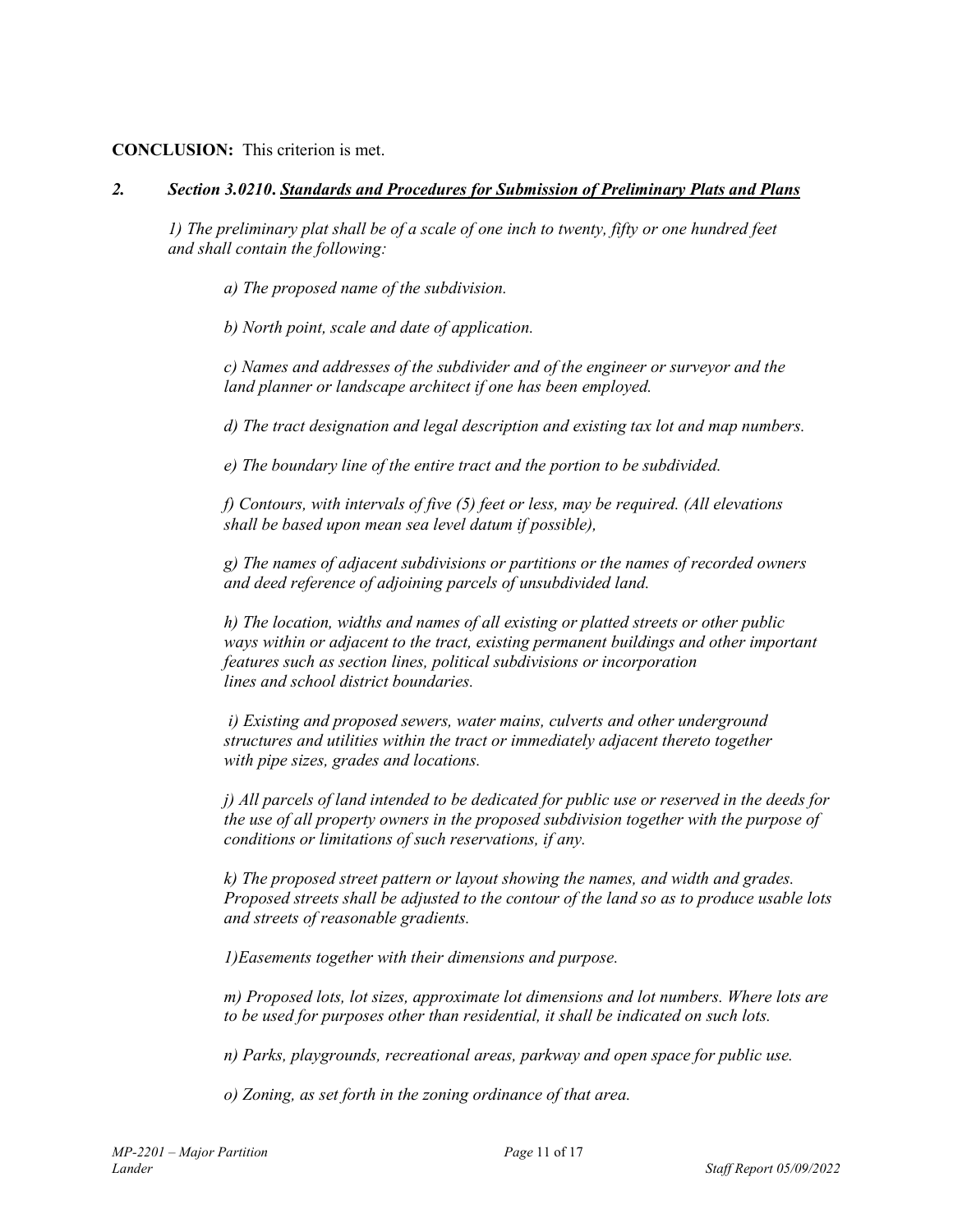*p) Drafts of proposed restrictions and covenants affecting the plat.* 

*q) Location of all monuments found or set in the area.* 

*r) Location of all septic test holes and drainfield areas on all lots.* 

*s) Location of the water source and necessary easements to provide water for each lot.* 

*2) The preliminary plan shall include the following information:* 

*a) Drainage plan.* 

*b) Any unusual topographic or geologic feature.* 

*c) A vicinity map showing the general area.* 

*d) A description of the proposed method of supplying domestic water to the proposed lots. If the proposed method involves the creation of a community water supply system, the plans, approved by a licensed engineer, and other related documentation including water rights, water quality tests, water quantity tests and letters of approval from the appropriate agency shall be provided. If the proposed method involves the extension of an existing supply system, a statement from the agency that controls the system that they can and will supply water to the proposed subdivision if all requirements are met. If individual water sources are to be provided to each lot, an assessment of the water quantity and quality shall be provided.* 

*e) A description of the proposed method of sewer service to the proposed use. If the proposed method involves the creation of or extension to a community sewer treatment system, a statement from system that they can and will supply service to the proposed subdivision if all requirements are met.* 

*3) The Planning Director or the Planning Commission may require supplemental information including a profile of all roads and streets on and adjacent to the proposed subdivision.* 

**FINDINGS:** All applicable requirements of the preliminary plat and plans are included.

**CONCLUSION:** This criterion is met.

## *3. Section 3.0310. Action by the Planning Director and Planning Commission*

**FINDINGS:** The Planning Commission hearing is scheduled for May 19, 2022 at 5:30 P.M. to review the proposed major partition.

**CONCLUSION:** This criterion is met.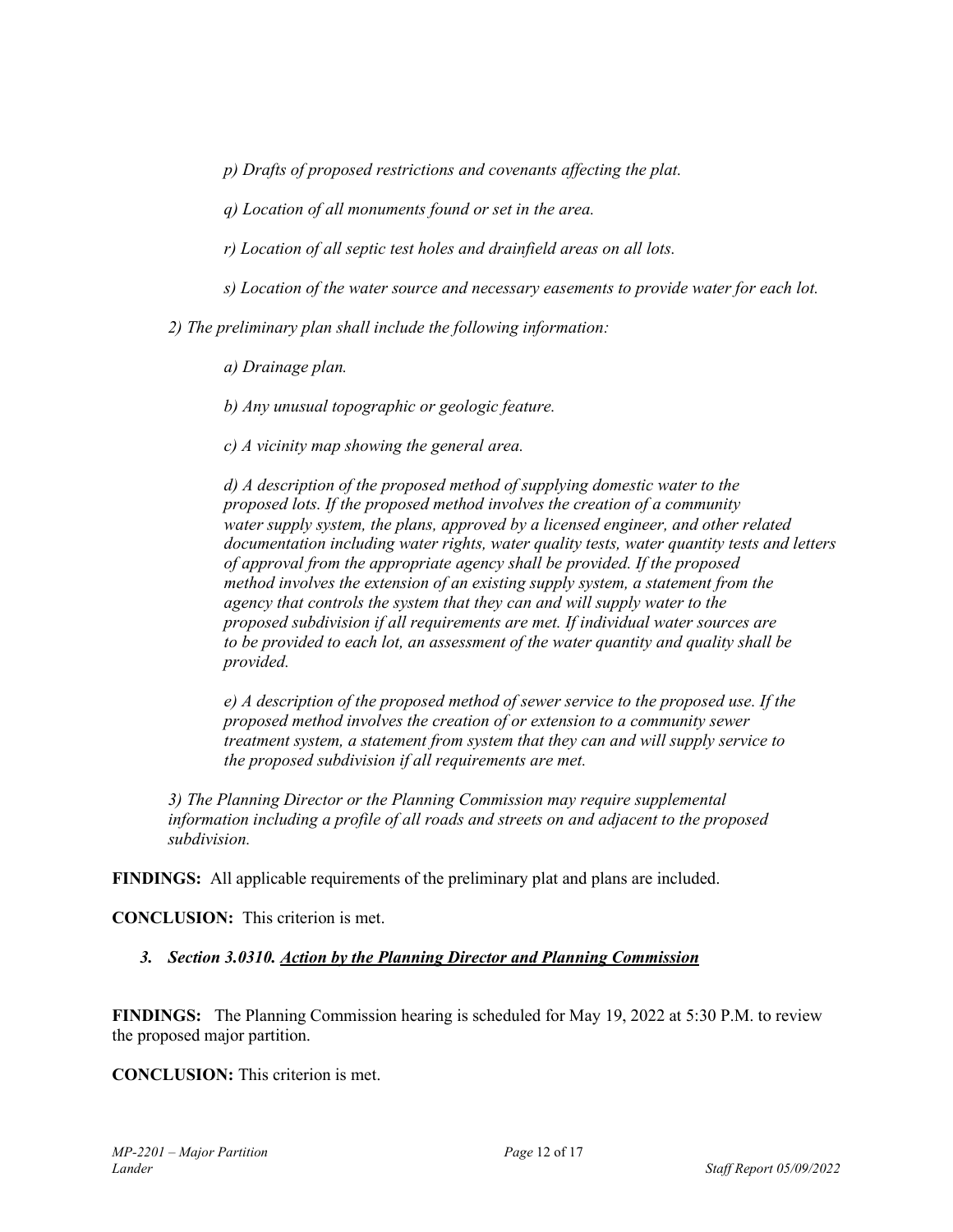## **Article VI. Requirements for All Divisions of Land**

## *4. Section 6.0110. Availability of Public Services*

*A statement shall accompany all initial applications describing the availability of public services, such as police and fire protection, schools, and school buses and electric, telephone or other utilities. The statement shall indicate the proximity of such services in addition to giving an estimate of the capacity of the service to effectively absorb the increased demand reasonably anticipated to be placed on the services as a result of the land development.* 

**FINDINGS:** The applicant included Service Provider Confirmations from the City of Gold Beach Public Works Department and Coos-Curry Electric Cooperative verifying the availability of water and electricity to the proposed parcels. Site evaluations performed in 2007 by the Curry County Sanitarian, Sara Hunter, for the proposed parcels were included with the application.

## **CONCLUSION:** This criterion is met.

## *5. Section 6.0210. Street and Road Specifications*

*1) Street Design and Connectivity* 

*a) The road system of a proposed partition, subdivision or planned unit development shall be designed to connect with existing, proposed and planned roads outside of the development.* 

*b) Wherever a proposed partition, subdivision or planned unit development abuts unplatted land or a future development phase of the proposed development, road stubs shall be provided for access to abutting properties in order to logically extend the road system into the surrounding area. All road stubs shall be provided with a temporary turn around unless specifically exempted by the Planning Director or Planning Commission after consultation with the Roadmaster. The extension of the road shall be the responsibility of any future developer of the abutting land.* 

*c) Minor collector and local residential access roads shall connect with surrounding roads to permit the convenient movement of traffic between neighborhoods or facilitate emergency access and evacuation. Connections shall be designed to avoid or minimize through traffic on local roads. Appropriate design and traffic control such as four-way stops and traffic calming measures are the preferred means of discouraging through traffic.* 

*e) Cul-de-sacs or permanent dead-end roads may be used in planning partition, subdivision or planned unit developments, however, through roads are encouraged except where topographical, environmental or existing adjacent land use constraints make connection roads infeasible. Cul-de-sac roads in excess of 300 feet in length are discouraged. A cul-de-sac greater than 300 feet in length will be allowed only where it can be shown that the terrain or other limitations prohibit connecting this road with other roads in the area. Where cul-de-sacs are*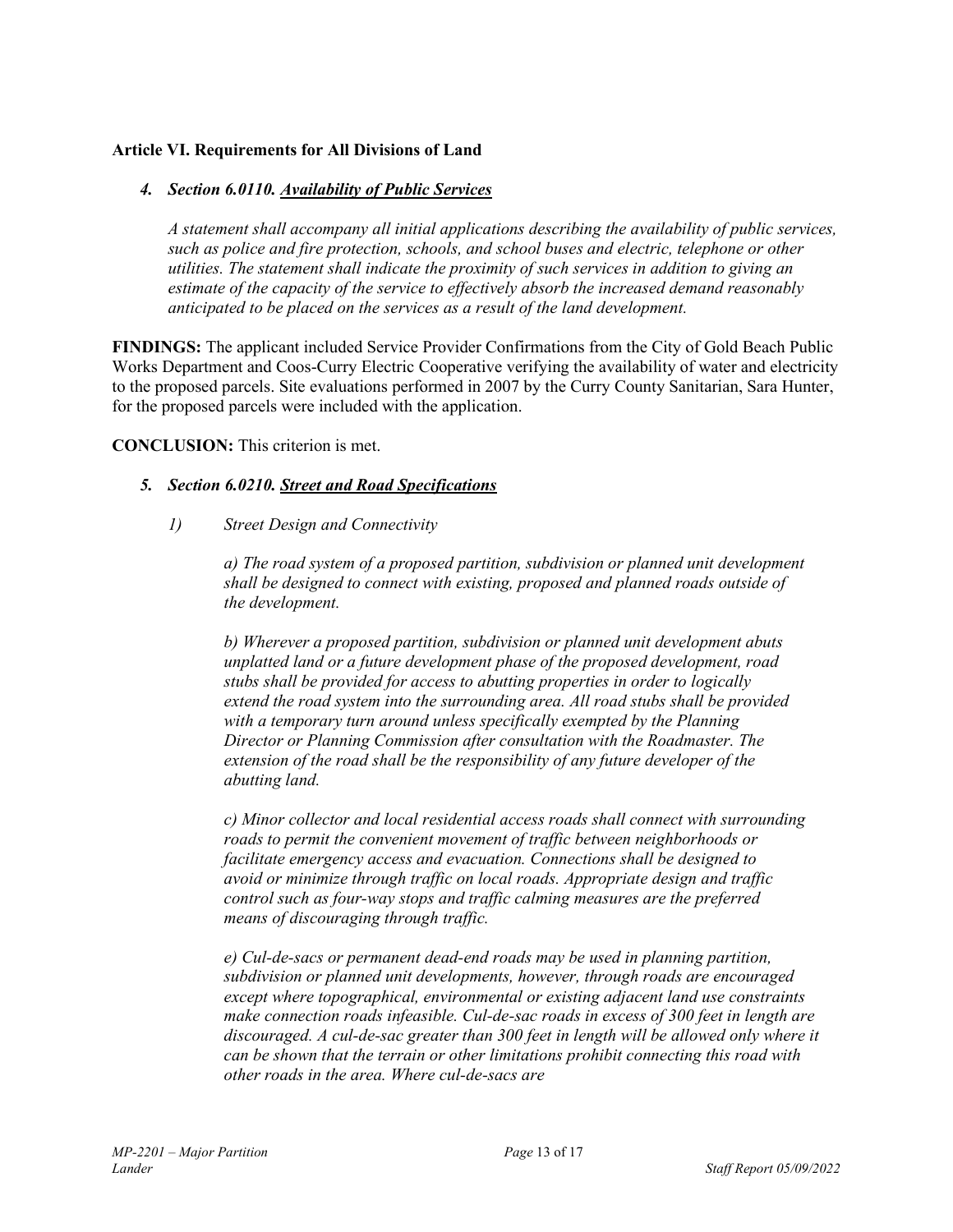*planned, accessways shall be provided connecting the ends of cul-de-sacs to each other, to other roads, or to neighborhood activity centers, unless physical features make such accessway unfeasible.* 

## *2) Road Construction Standards*

*a) All streets within partitions, subdivisions and planned unit developments, shall meet local standards for road construction as established in the road standards adopted by Curry County, and in Section 4.050 of the CCZO.* 

## *3) Accessways*

*a) Accessways for pedestrians and bicyclists shall be 10 feet wide and located within a 20-foot wide right-of-way or easement. If the roads within a subdivision are lighted, the accessways shall also be lighted. Stairs or switchback paths may be used where grades are steep.* 

*b) Accessways for pedestrians and bicyclists shall be provided at mid-blocks where the area is developed with block pattern street grid and the block is longer than 600 feet.* 

*c) The Planning Commission or Planning Director as the decision maker may determine, based on evidence in the record, that accessways are impracticable. Such evidence may include but is not limited to:* 

> *i) Physical or topographic conditions make an accessory connection impractical. Such conditions include but are not limited to extremely steep slopes, wetlands or other bodies of water where a connection cannot reasonably be provided.*

*ii) Buildings or other existing development on adjacent lands physically preclude a connection now or in the future, considering potential for redevelopment.* 

*iii) Where accessways would violate provisions of leases, easements, covenants, restrictions, or other agreements existing as of May 1, 1995 that precludes a required accessway connection.* 

*iv) Where there is no existing or planned public or private road, street, bike path or accessway to connect the required accessway to for pedestrian or bicycle transportation.* 

## *4) Bicycle and Pedestrian Access Standards*

*a) All subdivision and planned unit development tentative plats include the location and design of all proposed pedestrian and bicycle facilities, including accessways. All final subdivision and planned unit developments shall include the location and legal description of any proposed, dedicated pedestrian and bicycle right-of-ways.* 

*b) Bicycle parking. A subdivision or planned unit development located in an area where there is provision for bicycle access on the public road system shall include provisions for bicycle parking facilities. The location and design of bicycle*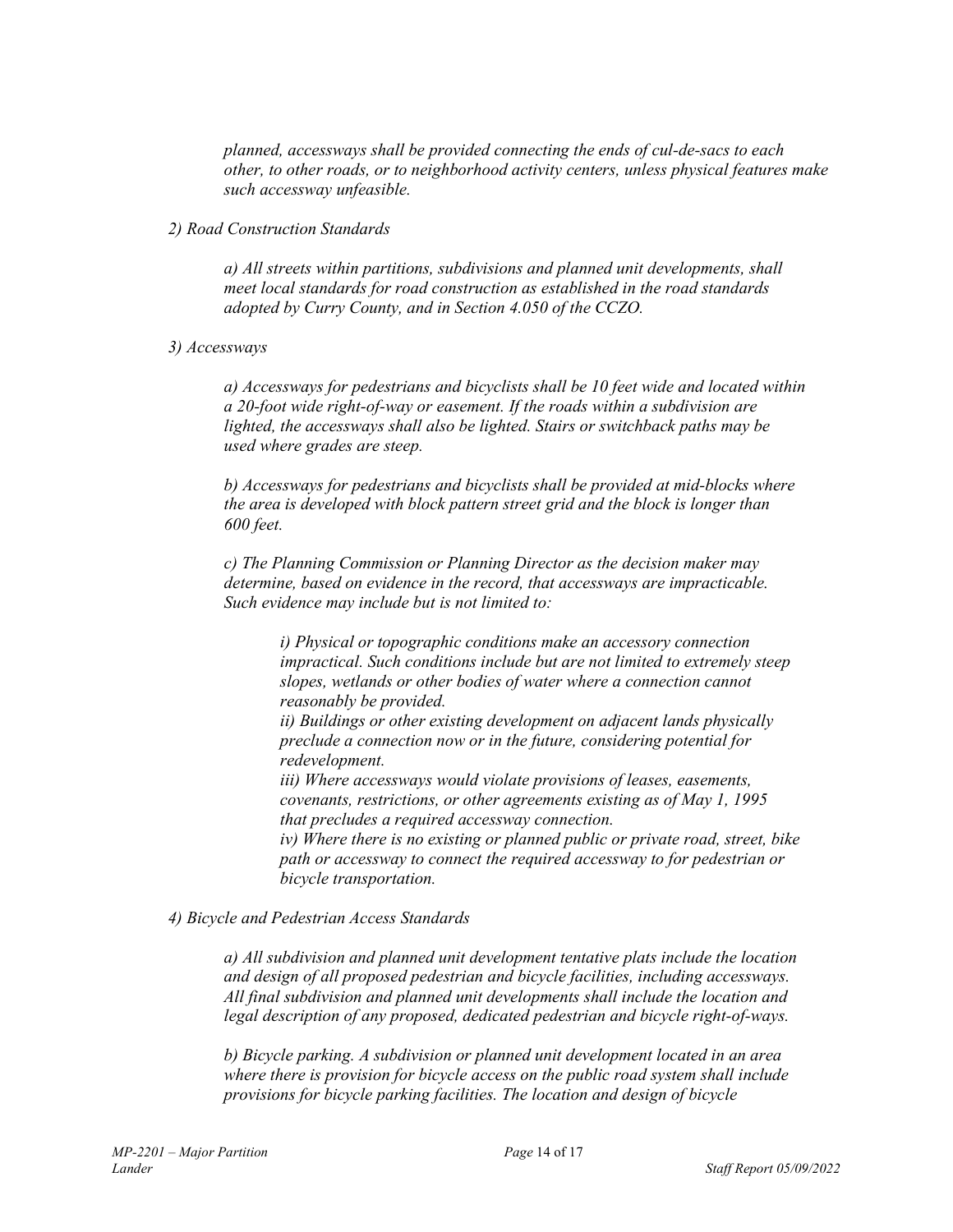*parking facilities shall be indicated on the tentative plat or plan.* 

*c) Internal pedestrian circulation shall be provided in new commercial and multifamily residential planned unit developments through the clustering of buildings, construction of hard surface walkways, landscaping, accessways or similar techniques.* 

*d) New planned unit commercial developments shall have the building(s), particularly retail stores and offices, oriented toward the road near or at any property setback line. A main entrance shall face toward the road. On parcels that are corner properties or border more than one street, the building(s) shall be oriented to face the street that carries the greatest volume of traffic.* 

*e) Off-street parking for new planned unit commercial developments shall be located at the side or behind the proposed building(s).* 

*f) All plans for planned unit commercial and multi-family residential developments shall clearly show how the site's internal pedestrian and bicycle facilities connect with external or planned facilities or systems.* 

**FINDINGS:** An engineered road design drawing will be provided by the applicant for review by the Planning Director, County Road Master, and the City of Gold Beach. Road surface and sidewalk requirements will be negotiated by the City and County.

**CONCLUSION:** Approval will be conditioned on any requirements set forth by the County. As conditioned, this criterion will be met.

## *6. Section 6.0310. Natural Hazard Areas*

*All divisions of land within natural hazard areas identified in the County Comprehensive Plan shall meet the standards as established in the Zoning Ordinance Article II, Natural Hazards Provisions.* 

**FINDINGS:** The subject property is not identified on the DOGAMI Landslide maps. A geologic hazard assessment will not be required.

**CONCLUSION:** This criterion is met.

## *7. Section 6.0410. Disclosure Statement*

*Upon the offering for sale of any Subdivision, Planned Unit Development, Major Partition, or Minor Partition, a copy of a disclosure statement shall be given by the owner or his agent or salesmen to every prospective purchaser. The original of the disclosure statement shall be approved by the Planning Commission and become a part of the permanent record of the application.* 

*The disclosure statement shall include the following:* 

*1) Name and address of the developer.* 

*2) A statement of the uses for which the property is prepared and offered by the developer.* 

*3) A statement of the zoning of the property and the uses permitted in that zone.*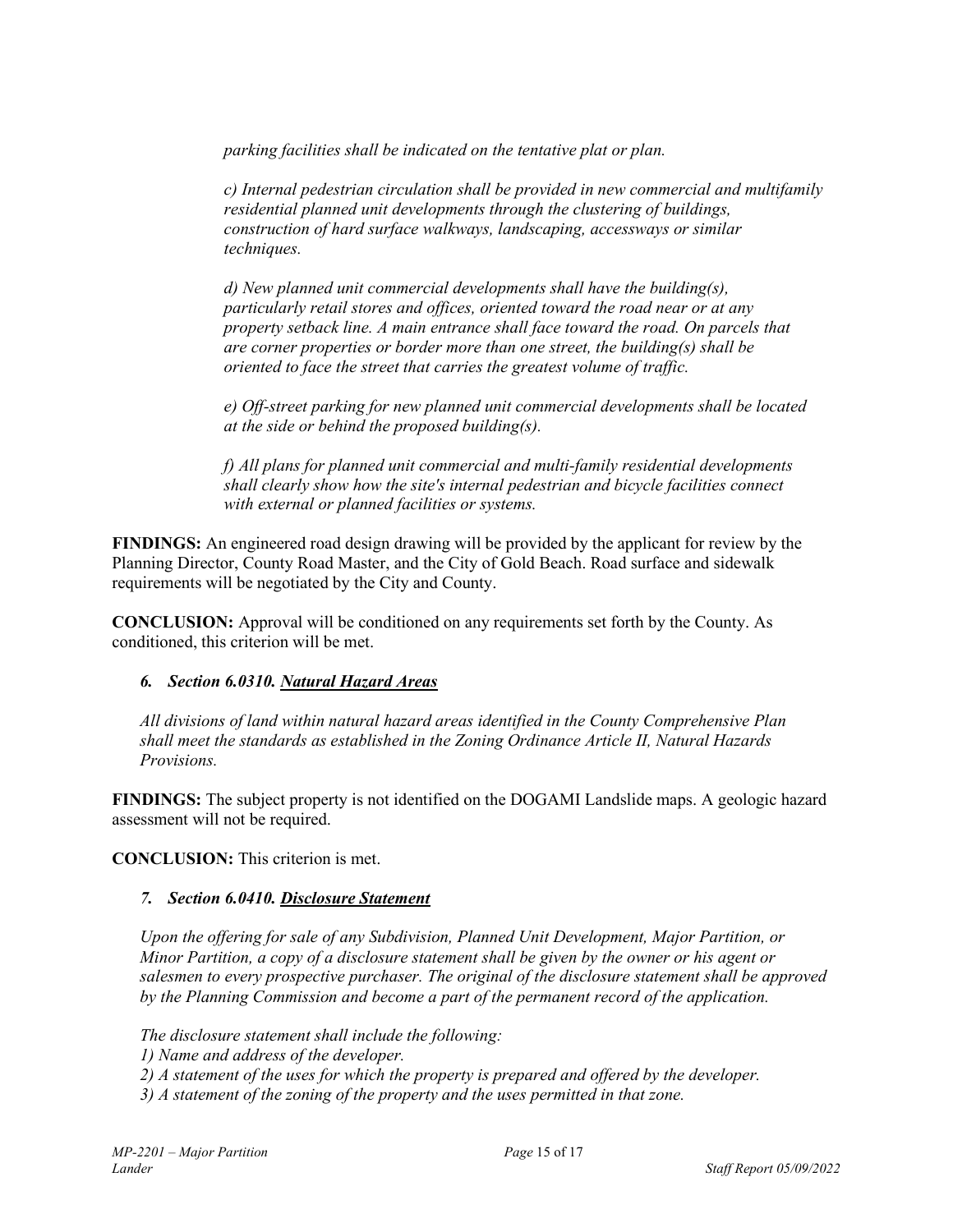*4) A statement describing access to the property, ownership of the access, and the party responsible for maintaining the access.* 

*5) A statement describing common areas and facilities, if any, and any restrictions on their use.* 

*6) A statement describing existing water and sewer facilities.* 

*7) A statement describing any restrictions established by the county.* 

*8) A statement describing any known or potential hazards on the property such as geologic hazards, erosion and flooding, etc.* 

*9) A statement indicating any ownership rights retained by previous owners such as mineral rights, unsurveyed easements, airspace renovations, etc.* 

**FINDINGS:** A disclosure statement was not provided with the application. As a condition of approval and prior to final plat approval, a disclosure statement, as required under the CCLDO Section 6.0410, must be submitted to the Planning Department for review. The disclosure statement must also be filed simultaneously with the final plat.

**CONCLUSION:** As conditioned, this criterion is met.

## **VI. COMMENTS RECEIVED**

As of the publication date of this staff report, the County has received comments from one agency. They are as follows:

1. *Letter from Mr. Micah Horowitz, Senior Transportation Planner, Oregon Department of Transportation Region 3*

Mr. Horowitz states that the Oregon Department of Transportation (ODOT) has reviewed the proposed project and determined that it will not significantly affect ODOT facilities.

**RESPONSE:** No response necessary.

## **VII. RECOMMENDED RESPONSE TO REQUEST**

Adopt a motion to:

- 1. **APPROVE** the request filed by John Lander for a Major Partition to create three new parcels with a private access road to property with the zoning designation R-2 described as Curry County Tax Assessor's Map No. 3614-21 Tax Lot 2101; or
- 2. **DENY** the request filed by John Lander for a Major Partition to create three new parcels with a private access road to property with the zoning designation R-2 described as Curry County Tax Assessor's Map No. 3614-21 Tax Lot 2101.

## **VIII. RECOMMENDED CONDITIONS OF APPROVAL**